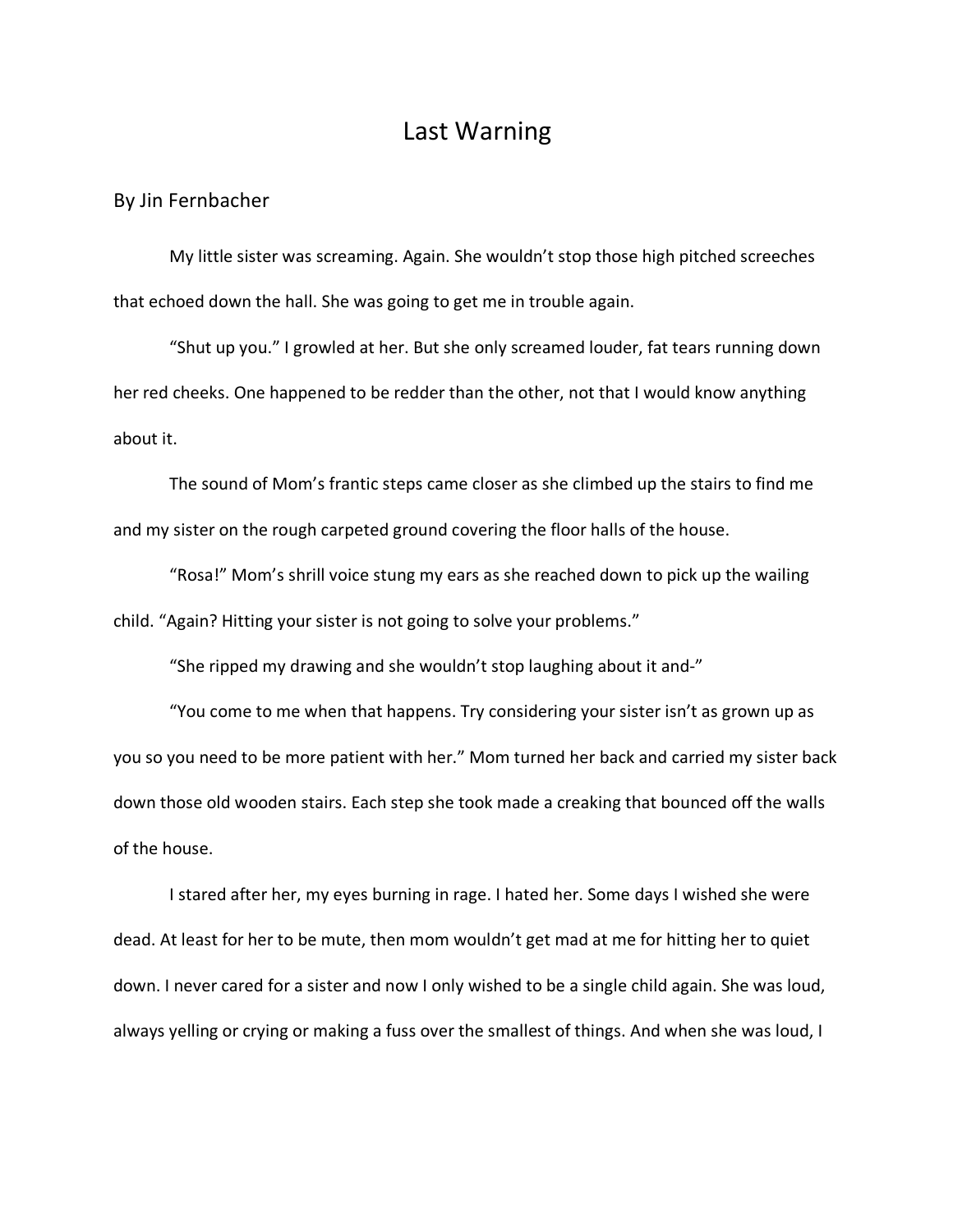would hit her. I would slap my hand right across that chubby little face. And then she'd start to scream and mom would get mad.

Mom never got mad when I hit my little sister. No, she only got mad when my sister would start screaming. Because when she started throwing a tantrum of tears and ear splitting vocals, now that was when it became Mom's problem. But if she just stayed quiet, then Mom wouldn't care how much I hit her. I think Mom would be rather happy that I hit her when she made such a fuss in our household.

I picked up my torn drawing and sulked into my room across the hall. Another thing I hated about my sister was that I had to share my room with her. Where I once had the full open space to dance and play in, it now was squished tight with another twin bed and another whole set of crayons and notepads and toys.

I picked my way through the mess of clothes over the ground and plopped down onto my bed. I lay back staring up at the twinkling stars on my ceiling. They had all taken on a gray tint from when they had first been placed to decorate the white paint above me. I still remembered the bright blue that used to resonate through the room where now there was merely a dull greenish glow. Mom had helped me stick them to the ceiling, I hadn't been tall enough then. Now, maybe if I stood on one of the little stools in the room I could touch them with my fingertips.

I heard the door to my room opening just as I closed my eyes. I opened them to look over and find my sister waddling into the room with an icepack held to her cheek. Mom was right behind her.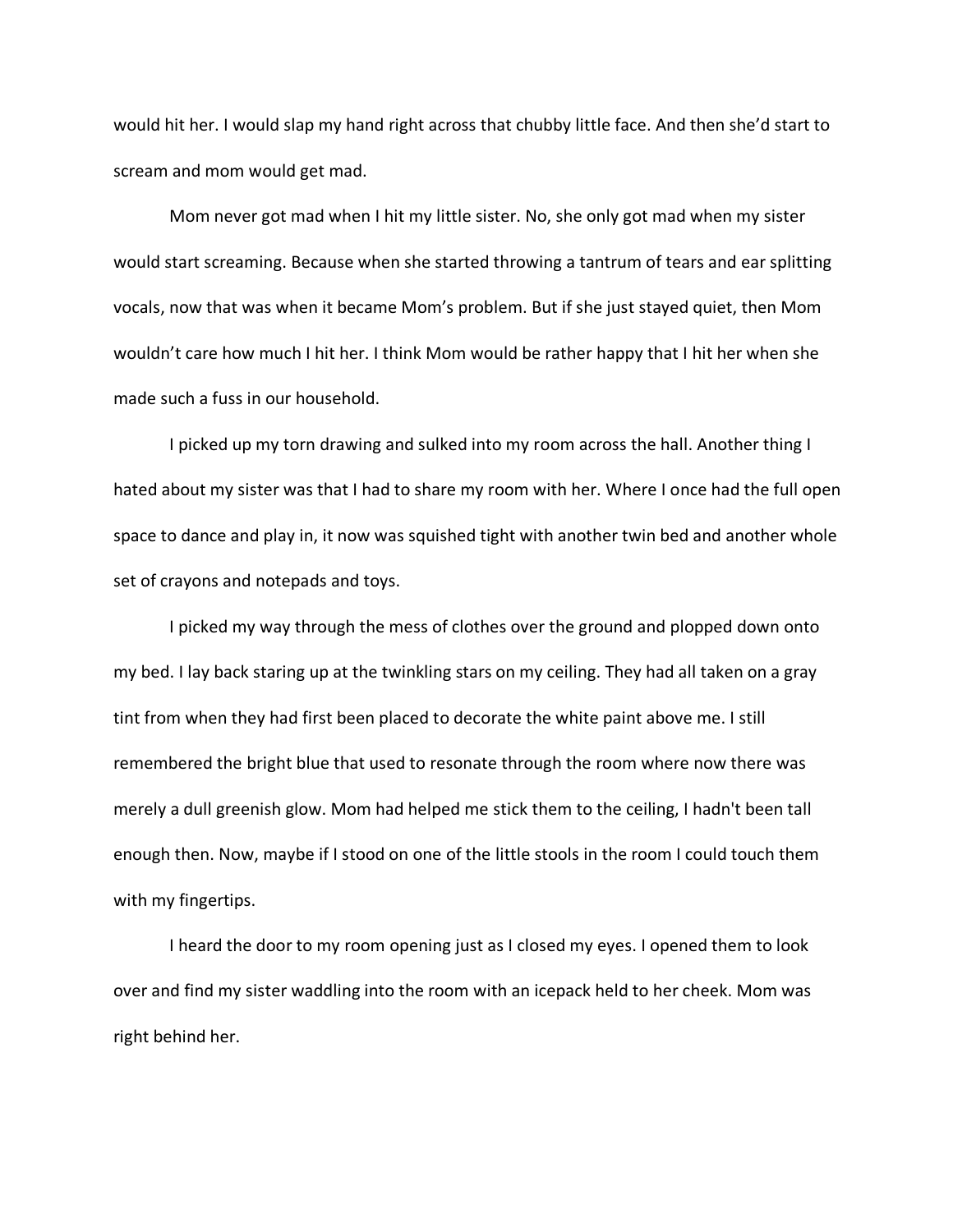"Rosa, I'd like you to apologize to your sister." she said, her voice was stern, a mother's sort of stern where I felt threatened but not enough to not talk back.

"Why? I didn't do anything wrong."

"Rosa. Apologize for hitting your sister."

We'd been through this many times. I remembered the last one going exactly like this one, almost word for word. Which meant I knew how it ended. And it ended with my apologizing and Mom walking out of the room only to come storming back to my screaming sister after I hit that happy smirk off her face.

"I am… so very sorry for hitting you." I said turning to my little sister.

Mom's lips twisted into a tight line but she nodded, leaving us and the room with the door swung wide open.

"You're really mean!" My sister's voice was a whirling screech in my ears.

"Would you shut up?" I asked.

"No." The stubborn word flew from her mouth just a beat too fast.

Hate burned in my chest and anger coursed down my limbs. I brought my hand up and

let the satisfying feel of my palm hitting that plump cheek of hers ring through the room.

She started screaming.

I went to hit her again when Mom's voice, loud as a siren bellowed from below.

"ROSA!"

Just as it had before. Word for word, action for action. We were repeating the same event from just yesterday, I could have laughed.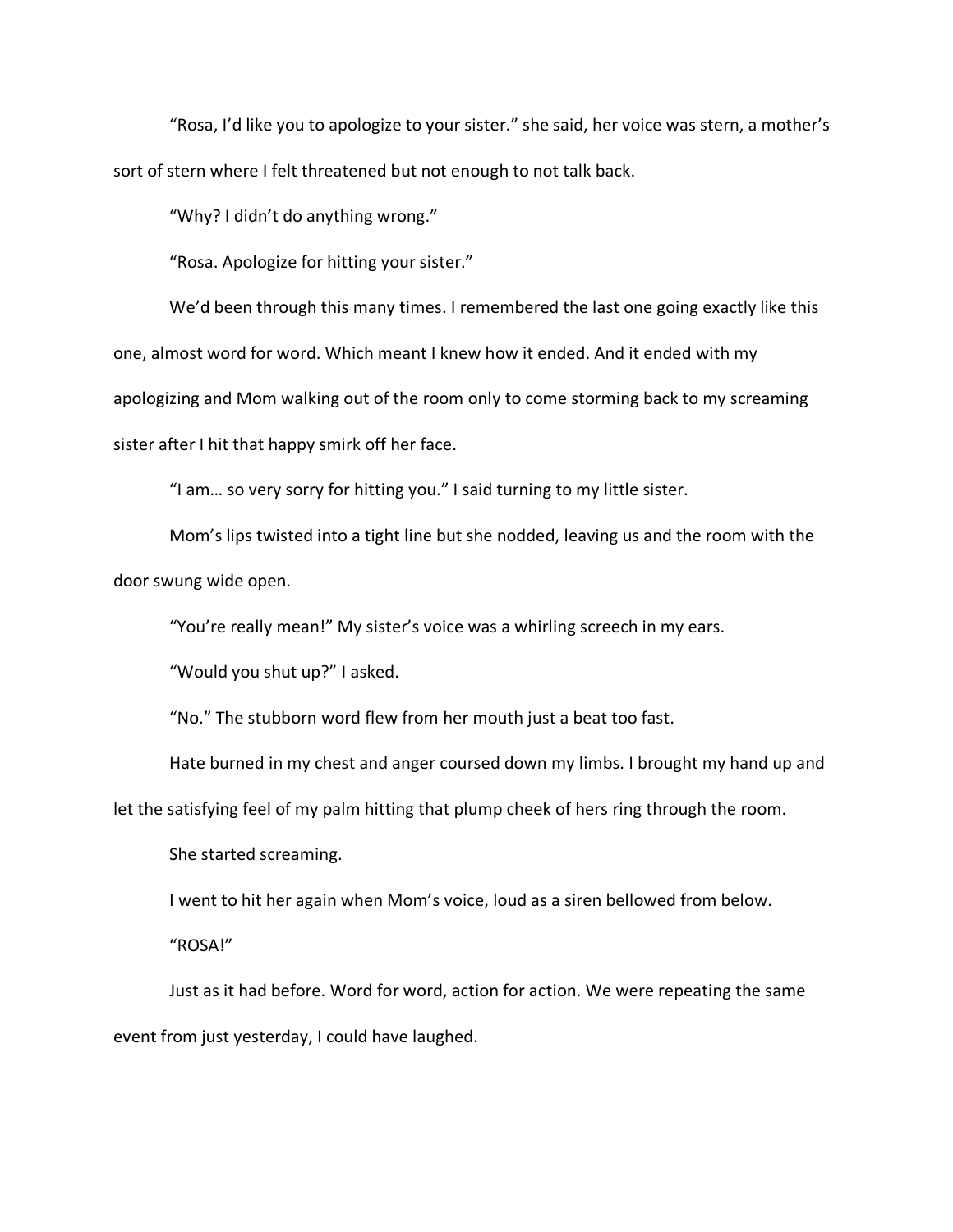Mom rounded our bedroom corner and grabbed me by the shoulders. "This is your last warning. Do you hear me Rosa? Last warning!"

She turned to my sister, reaching down to wipe the tears from her face. "You're okay sweetie, just put the ice pack on it."

My sister sniffled, "It hurts Mama." I couldn't believe her vocal chords still worked after what she put them through.

"I know, you're okay." Mom whispered.

Mom turned back to me. "I will call you down for dinner in ten minutes. I don't want to hear anything from this room before then." She turned on her heel and left.

*Last warning?* What did that mean? She'd never told me that. I watched my sister sit or rather fall onto the ground, holding the ice up to her newly swollen cheek.

"Rosa?"

My hands curled into fists. She never stopped talking, she wouldn't close that big mouth of hers for one damn minute. I was going to hit her. But Mom's words kept singing through my skull: *last warning.*

"What." my voice was flat, sharp, mean.

"You're a mean sister."

I looked into her beady black eyes. Hate burned in my own as I stared at her. My fists flexed open and my breathing sped up. *Last warning.* I blinked. My hands fell to my sides, my fingers relaxed from where they had been curled into each other.

"I know." I sighed.